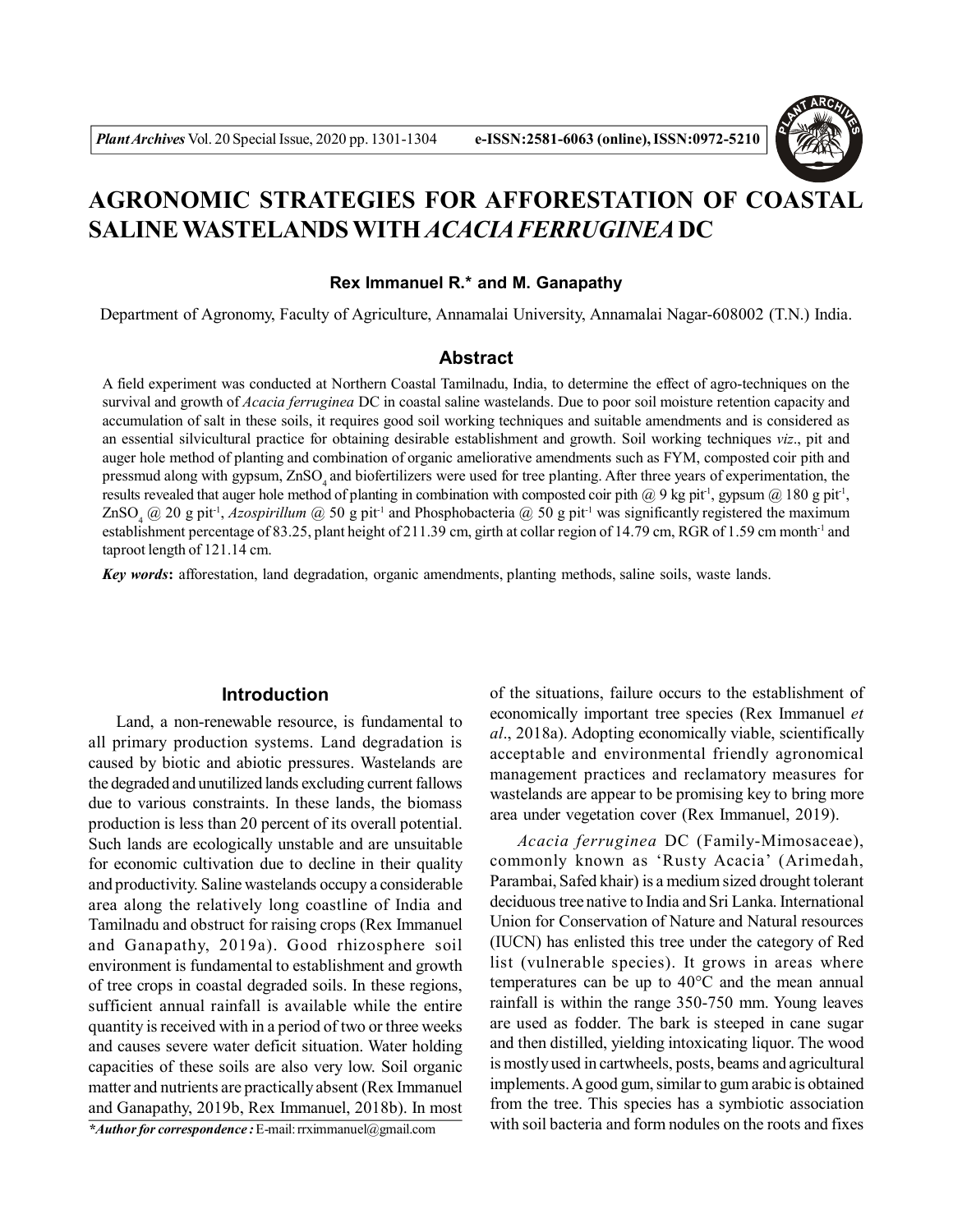atmospheric nitrogen. The fixed nitrogen is utilized by the growing plant and some can also be used by other plants growing nearby. Hence it has been assumed to be the suitable species for reclamation coastal saline wastelands. This study was planned to evaluate the feasibility of using suitable agro-techniques for afforestation in wastelands.

#### **Materials and Methods**

The geographically the study area is located at 13°22*'* N Latitude and 80°16*'* E Longitude with an altitude of +12.5 m mean sea level. The site experienced dry subhumid climate with the mean annual rainfall of 1300 mm of which 80 per cent is received during North-East monsoon (October - December) with<30 rainy days. The potential evapotranspiration varied from 1650 mm resulting in an annual water deficit of 470 mm. The length of the moisture available period was 90 days. The mean annual maximum and minimum temperatures were  $35.6^{\circ}$ C and 24.5 $\degree$ C, respectively. The pH, EC (dsm<sup>-1</sup>) and SAR of the study area were 8.41, 12.68 and 11.93, respectively. The nutrient status is low in organic carbon  $(0.16\%)$ , N (91.25 kg ha<sup>-1</sup>), P<sub>2</sub>O<sub>5</sub> (6.80 kg ha<sup>-1</sup>) and K<sub>2</sub>O (70.25 kg) ha<sup>-1</sup>). The study site comes under the LCC of Vc (Salinity, light textured, too dry and low soil fertility).

The experiments were laid out in split plot design with three replications. The treatment consisted of two soil working techniques ( $M<sub>1</sub>$  - Pit method and  $M<sub>2</sub>$  - Auger hole method) in main plots and four organic amendments in sub plots (S<sub>1</sub> - FYM @ 12 kg pit<sup>-1</sup>, S<sub>2</sub> - Pressmud @ 14 kg pit<sup>-1</sup>, S<sub>3</sub> - Composted coir pith @ 9 kg pit<sup>-1</sup> and S<sub>4</sub> -Control (without amendments)). Along with the organic amendments, gypsum  $@180$  g pit<sup>-1</sup>, ZnSO<sub>4</sub>  $@20$  g pit<sup>-1</sup>, *Azospirillum* @ 50 g pit-1 and Phosphobacteria @ 50 g pit-1 were applied. To restore the wastelands, six months old *Acacia ferruginea* seedlings were planted under high

density planting  $(1,111$  plants ha<sup>-1</sup>) with the spacing of  $3\times 3m$  and the plot size of 150m<sup>2</sup> . The field was fenced, cleaned, ploughed and leveled. Then the planting pits were prepared according to the treatment schedule.

The size of the normal pit was 0.60m<sup>3</sup> . The auger holes were prepared with a dimension of 0.20m and at a depth of 0.90m by using mechanical auger. The pits and holes were filled with mixture of original soil and amendments and the seedlings were planted. The observations such as establishment per cent, plant height, girth and relative growth rate (cm month<sup>-1</sup>) (RGR) at  $36$ months (cm) after planting were recorded. Homogeneity in sapling size is highly recommended since a comparison of tree species, which differ in initial size. Hence, the RGR measurements start with one year old (12 and 36 months of planting) instead of very young seedlings. RGR of was determined by using the following equations suggested by Hunt (1982) and South (1991).

$$
RGR_{H} = (\ln H_{2} - \ln H_{1}) / (T_{2} - T_{1})
$$
  
\n
$$
RGR_{G} = (\ln G_{2} - \ln G_{1}) / (T_{2} - T_{1})
$$
  
\n
$$
RGR = (RGR_{H} + RGR_{G}) / 2
$$

Where, RGR<sub>H</sub> - Relative height growth rate, RGR<sub>G</sub> - Relative girth growth rate, *H*- height (cm), *G* - girth at collar region (cm), *T*- Time (months). Subscripts refer to initial and final measurements (12 and 36 months after planting, respectively). To study the treatment effects on root development, root systems were exposed in the field after one year following wet excavation methodology (Bohm, 1979).

#### **Results and Discussion**

The results of the agro techniques on afforestation of coastal wastelands with *Acacia ferruginea* revealed that the auger hole method of planting  $(M_2)$  significantly recorded a higher establishment percentage of 76.75, plant height of 187.55cm, girth at collar region of 12.69 cm, relative growth rate (RGR) of  $1.41$  cm month<sup>-1</sup> and taproot length of 98.01cm. For amelioration with amendment treatment, composted coir pith  $(a)$  9 kg pit<sup>-1</sup> and its combinations  $(S_3)$  recorded a higher establishment percentage of 80.04, plant height of 199.76cm, girth at collar region of 14.32cm, RGR of 1.47cm month-1 and taproot length of 115.09cm. The interaction between land management methods and ameliorative amendments were found to be significant. The treatment  $M_2S_3$  (auger

**Table 1:** The effect of planting methods and amendments on the establishment per cent and plant height (36 months after planting).

| Treat-                      | Establishment percentage |      |                 |              |      | Plant height (cm) |                 |        |             |
|-----------------------------|--------------------------|------|-----------------|--------------|------|-------------------|-----------------|--------|-------------|
| ments                       | М                        | M,   |                 | <b>Mean</b>  |      | M                 |                 | M      | <b>Mean</b> |
| $S_{1}$                     | 70.25(57.58)             |      | 79.24(62.84)    | 74.75(59.45) |      | 173.32            |                 | 191.85 | 182.59      |
| $S_{2}$                     | 68.50(55.90)             |      | 74.60(58.91)    | 71.55(57.01) |      | 168.26            |                 | 182.75 | 175.51      |
| $S_{3}$                     | 76.83(61.70)             |      | 83.25(64.95)    | 80.04(62.15) |      | 188.13            |                 | 211.39 | 199.76      |
| $S_{\scriptscriptstyle{A}}$ | 63.48(52.14)             |      | 69.90(54.15)    | 66.69(53.47) |      | 155.21            |                 | 164.21 | 159.71      |
| <b>Mean</b>                 | 69.77(56.83)             |      | 76.75(60.21)    |              |      | 171.23            |                 | 187.55 |             |
|                             | S.Ed                     |      | $CD (P = 0.05)$ |              | S.Ed |                   | $CD (P = 0.05)$ |        |             |
| M                           | 1.53                     | 3.15 |                 |              | 4.03 |                   | 08.12           |        |             |
| S                           | 1.30                     | 2.64 |                 |              | 4.76 |                   | 09.56           |        |             |
| $M \times S$                | 1.97                     | 2.00 |                 |              | 6.04 |                   | 12.10           |        |             |

(Figures in parenthesis indicate arc-sine transformed values)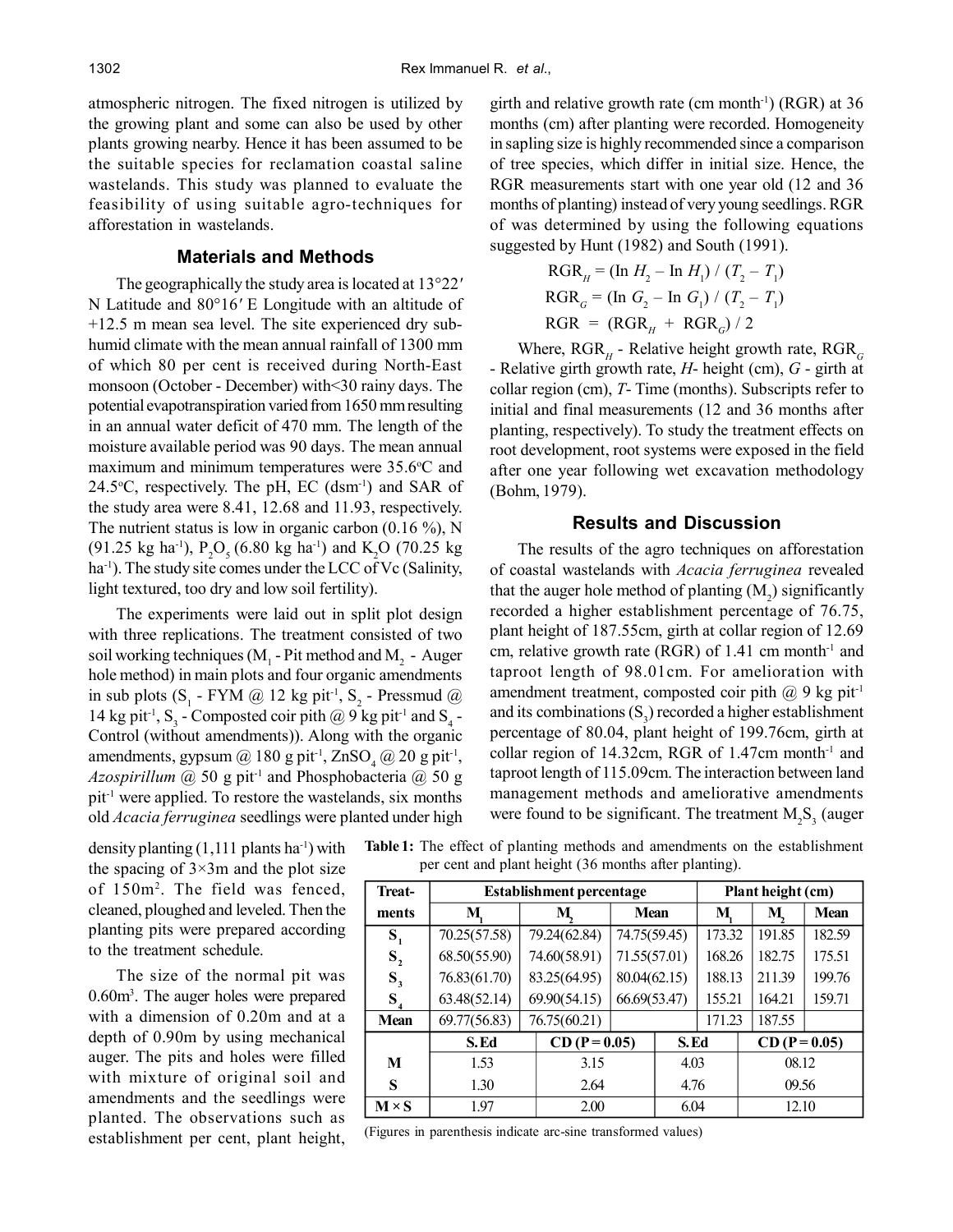| <b>Treat-</b>  |       | Girth (cm)      |       | $RGR$ (cm month <sup>-1</sup> ) |                 |             |  |
|----------------|-------|-----------------|-------|---------------------------------|-----------------|-------------|--|
| ments          | M     | M               | Mean  | M                               | M.              | <b>Mean</b> |  |
| $S_{1}$        | 12.09 | 13.37           | 12.73 | 1.22                            | 1.46            | 1.34        |  |
| $S_{2}$        | 11.91 | 12.32           | 12.12 | 1.27                            | 1.38            | 1.33        |  |
| $S_3$          | 13.85 | 14.79           | 14.32 | 1.35                            | 1.59            | 1.47        |  |
| S <sub>4</sub> | 09.62 | 10.28           | 9.95  | 1.12                            | 1.19            | 1.16        |  |
| <b>Mean</b>    | 11.87 | 12.69           |       | 1.24                            | 1.41            |             |  |
|                | S.Ed  | $CD (P = 0.05)$ |       | S.Ed                            | $CD (P = 0.05)$ |             |  |
| M              | 0.29  | 0.68            |       | 1.46                            | 0.08            |             |  |
| S              | 0.41  |                 | 0.85  | 1.38                            | 0.12            |             |  |
|                |       |                 |       |                                 |                 |             |  |

**Table 2:** The effect of planting methods and amendments on the girth and relative growth rate (36 months after planting).

hole method with composted coir pith  $@9$  kg pit<sup>-1</sup>, gypsum @ 180 g pit-1, ZnSO<sup>4</sup> @ 20 g pit-1 , *Azospirillum* @ 50 g pit<sup>-1</sup> and Phosphobacteria  $(a)$  50 g pit<sup>-1</sup>) significantly registered a higher establishment percentage of 83.25, plant height of 211.39 cm, girth at collar region of 14.79 cm, RGR of 1.59 cm month<sup>-1</sup> and taproot length of 121.14 cm.

**M**  $\times$  **S** | 0.43 | 0.91 | 1.59 | 0.12

It is being realized that less productive coastal salt affected soils can be place under tree canopy for correcting ecological imbalance. However it requires proper agronomic technologies. In afforestation of salty soils, excess of salts and scarcity of soil moisture are the major problems which adversely affect the establishment and growth of tree seedlings. Auger hole method of planting helps to attain a maximum survival and growth of *A*. *ferruginea.* The principal hypothesis behind the auger hole planting technique is the management of root zone of the plants by modifying the soil environment with limited amount of amendments to a greater depth of soil profile, which has a vital role for the establishment and survival of saplings under early stages (Rex Immanuel and Ganapathy, 2019b). Auger hole method of site preparation also pierced the kankar layers and encouraging of deeper rooting. Thus the tree seedlings are able to pierce deeper soil layers for water and nutrients and withstand adverse dry conditions during moisture stress periods (Pazhanivelan *et al*., 2006).

Soil salinity imposes ion toxicity, osmotic stress, nutrient (N, Ca, K, P, Fe, Zn) deficiency and oxidative stress on plants, and thus limits water and nutrient uptake from soil. The use of soil amendment mixture such as composted coir pit is necessary to retain the moisture for a longer period and counteract the harmful effect of soluble salts and also to meet plants nutritional requirements. Coir pith has very high moisture retention capacity of 500-600 per cent and can be as high as 1100 percent of dry weight (Evans *et al*., 1996). It retained

| <b>Table 3:</b> The effect of planting methods and amendments on |
|------------------------------------------------------------------|
| the taproot length (cm) (12 months after planting).              |

| <b>Treatments</b> | Girth (cm) |        |                 |        |  |  |
|-------------------|------------|--------|-----------------|--------|--|--|
|                   | М          | M      |                 | Mean   |  |  |
| $S_{1}$           | 096.87     | 102.32 |                 | 99.60  |  |  |
| $S_{\frac{1}{2}}$ | 084.12     | 095.16 |                 | 89.64  |  |  |
| $S_3$             | 109.03     | 121.14 |                 | 115.09 |  |  |
| $S_{4}$           | 065.59     | 073.40 |                 | 69.50  |  |  |
| <b>Mean</b>       | 088.90     | 098.01 |                 |        |  |  |
|                   | S.Ed       |        | $CD (P = 0.05)$ |        |  |  |
| M                 | 3.68       |        | 07.43           |        |  |  |
| S                 | 5.14       |        | 10.35           |        |  |  |
| $M \times S$      | 5.49       |        | 11.15           |        |  |  |

the maximum moisture after 90 days of composting (Mbah and Pdili, 1998). As a nutrient source, coir pith has not much value. But, it can be composted, coir pith have more amount of nutrients and it can be further enriched by addition of specific nutrients (gypsum and  $ZnSO_4$ ) and cultures of beneficial microbes (*Azospirillum* and Phosphobacteria) capable of enhancing the fixation and availability of nutrients. These enrichment techniques would make coir pith compost better equipped to influence plant growth more efficiently. The physical, chemical and biological properties of salt affected soil are improved by the application of gypsum leading to enhanced plant growth and development (Chaudhry, 2001). Zn greatly maintains the structural and functional integrity of cell membranes (Cakmak, 2000). Hence sufficient Zn supply could reduce Na accumulation and contributed to salt tolerance in plants.

Microorganisms play a significant role because of their unique properties such as tolerance to saline conditions, synthesis of compatible solutes, production of plant growth promoting hormones and their interaction with crop plants. Beneficial rhizosphere microorganisms can improve plant performance under stress environments and, consequently, enhance the growth both directly and indirectly. High moisture retention capacity of coir pith compost enhanced the activity of beneficial microorganisms. *Azospirillum* inoculation in planting pits involved in growth promotion through the production of bioactive molecules *viz*., Abscisic acid, Gibberellic acid, Indole 3-acetic acid, etc. which enhanced nutrient uptake, accelerating mineralization, reducing plant stress, stimulating nodule formation and nitrogen fixation (Somers *et al*., 2005, Perrig *et al*., 2007, Mallik and Williams,2008, Rex Immanuel and Ganapathy, 2019c). Phosphobacteria produces organic acids which are involved in solubilizing inorganic phosphate compounds which helps in better RGR and root length of tree sapling. The synergistic and